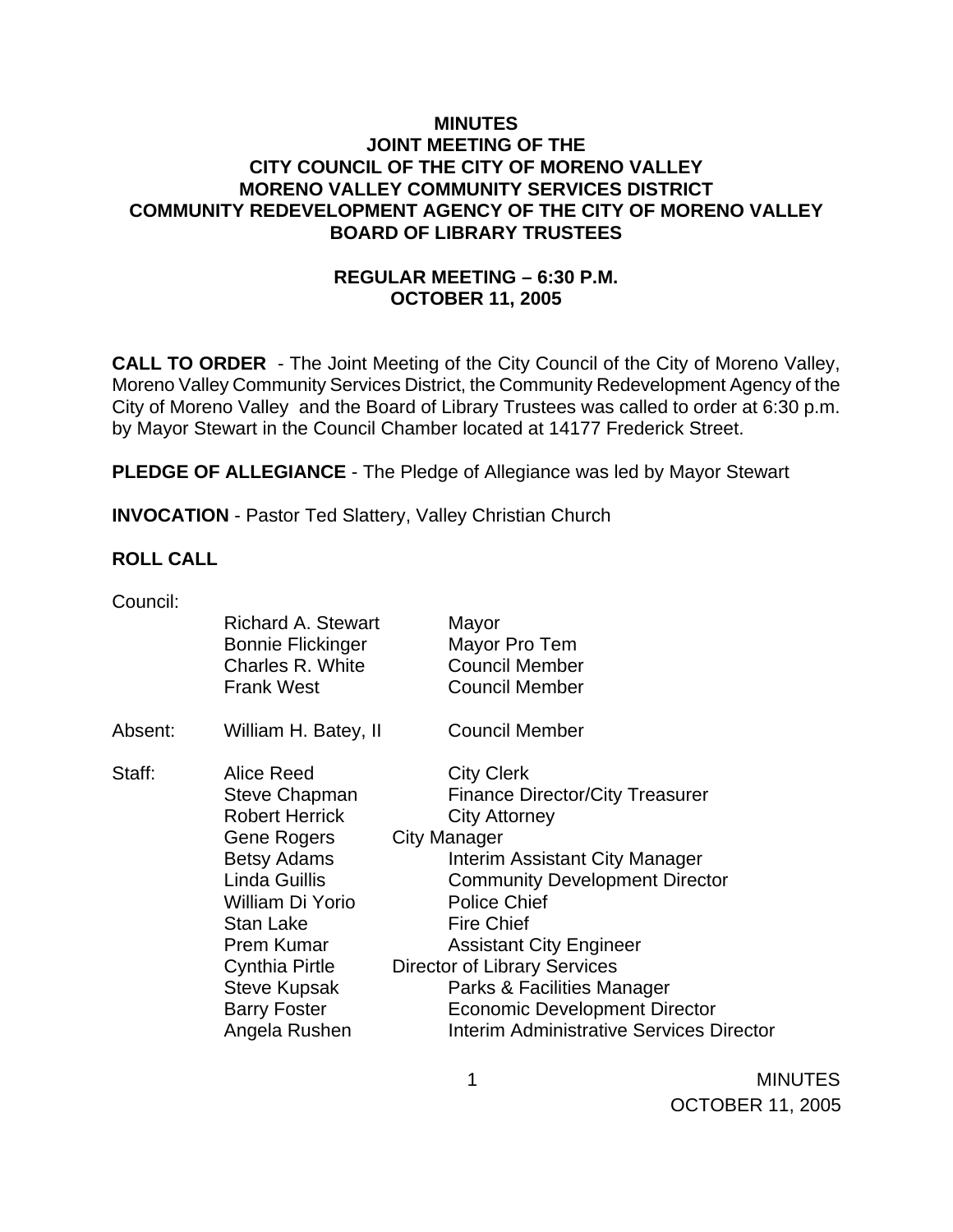The following new employees were introduced:

 Barry Foster, Economic Development Director Janice Nollar, GIS Analyst II Craig Chernos, Senior Applications Analyst

## **UPDATE ON THE LAKE PERRIS DAM PROJECT BY RICH SANCHEZ, ASSISTANT OF THE DIVISION CHIEF OF OPERATIONS AND MAINTENANCE OF THE STATE OF CALIFORNIA WATER RESOURCES DEPARTMENT**

 Mayor Stewart opened the agenda item for public comments; there being none, public comments were closed.

## **JOINT CONSENT CALENDARS (SECTIONS A-D) OF THE CITY COUNCIL OF THE CITY OF MORENO VALLEY, MORENO VALLEY COMMUNITY SERVICES DISTRICT, COMMUNITY REDEVELOPMENT AGENCY OF THE CITY OF MORENO VALLEY AND THE BOARD OF LIBRARY TRUSTEES**

Mayor Stewart opened the agenda items for the Consent Calendars for public comments, there being none, public comments were closed.

## **A. CONSENT CALENDAR** - **CITY COUNCIL**

- A1. ORDINANCES FIRST READING BY TITLE ONLY Waived reading of all Ordinance Introductions and read by title only.
- A2. MINUTES REGULAR MEETING OF SEPTEMBER 27, 2005 (Report of: City Clerk's Department) Recommendation: Approve as submitted.
- A3. PARTICIPATION OF THE BUFFER ZONE PROTECTION PLAN GRANT FUNDING (Report of: Police Department) Recommendation: Participate in the Buffer Zone Protection Plan (BZPP) grant funding for equipment for identified critical infrastructures.
- A4. REQUEST ADOPTION OF PLANS AND SPECIFICATIONS AND AUTHORIZATION TO ADVERTISE FOR CONSTRUCTION BIDS FOR THE BOEING STREET AND MCDONNEL STREET SIDEWALK IMPROVEMENTS FROM ADRIENNE AVENUE TO BAY AVENUE, PROJECT NOS. 05-14768524 (Report of: Public Works Department) Recommendation: Adopt the plans and specifications that are on file in the office of the City Engineer; and authorize the City Clerk to advertise the project for construction bids.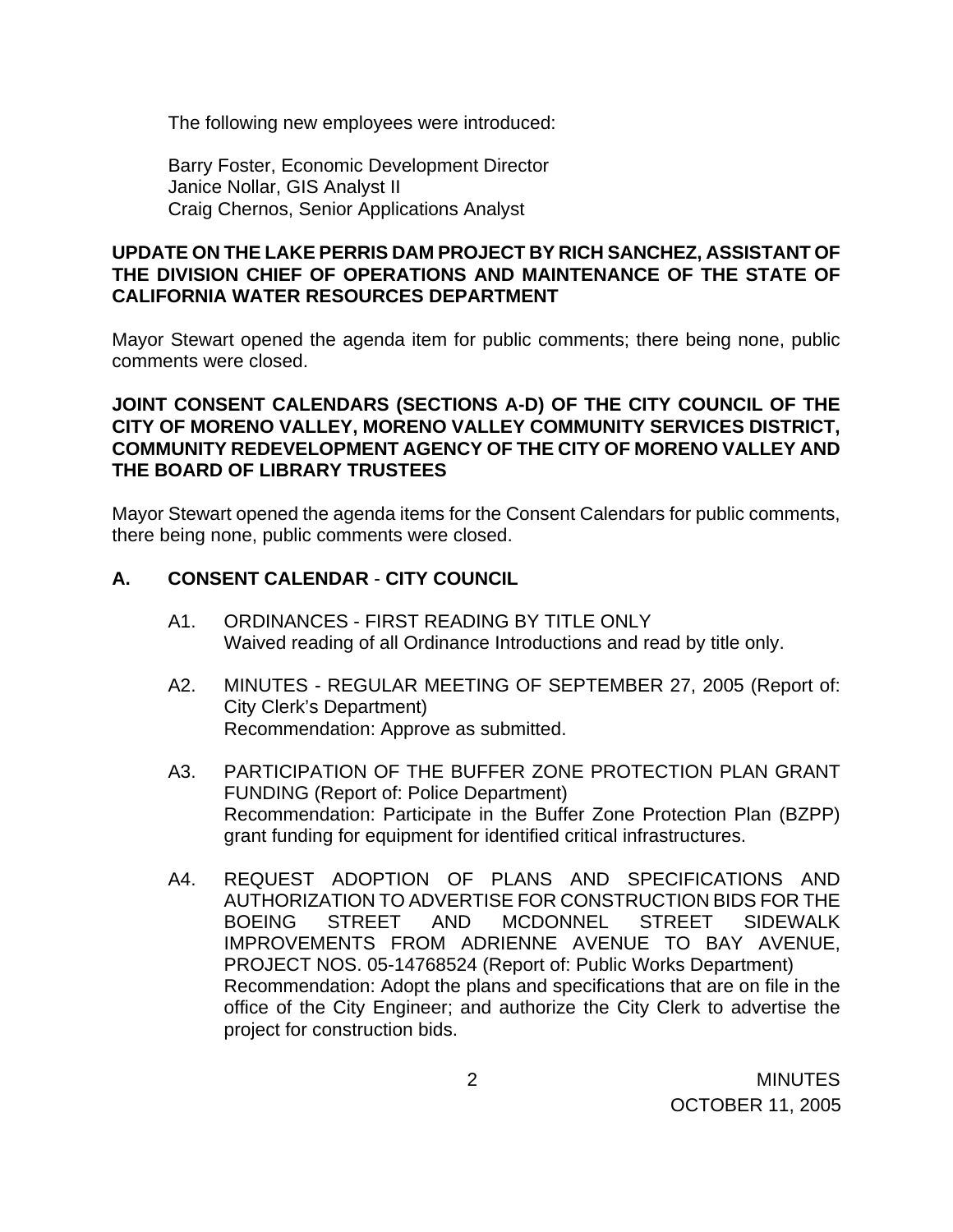- A5. FIFTH AMENDMENT TO AGREEMENT FOR PROFESSIONAL CONSULTANT SERVICES WITH TIERRA RIGHT OF WAY SERVICES, LTD. (Report of: Public Works Department) Recommendation: Approve the Fifth Amendment to Agreement for Professional Consultant Services with Tierra Right of Way Services, LTD., 1575 East River Road, Suite 201, Tucson, AZ 85718 to provide Professional Consultant Services; authorize the Mayor to execute the Fifth Amendment to Agreement for Professional Consultant Services with Tierra Right of Way Services, LTD.; and authorize an increase in the Purchase Order to Tierra Right of Way Services, LTD. in the amount of \$5,800, when the Fifth Amendment to Agreement for Professional Consultant Services has been signed by all parties.
- A6. FINAL MAP 30467 SINGLE FAMILY RESIDENTIAL PROJECT, AMENDMENT TO AGREEMENT FOR PUBLIC IMPROVEMENTS (TIME EXTENSION), SKYLAND DRIVE EAST SIDE OF HUBBARD STREET - SUBDIVIDER: JAGDISH PATEL AND KUMUD PATEL, 1442 E. LINCOLN AVENUE, #444, ORANGE, CA 92865 (Report of: Public Works) Recommendation: Authorize the Mayor to execute the Amendment to Agreement for Public Improvements for Final Map 30467; and instruct the City Clerk to forward the completed Amendment to Agreement for Public Improvements to the County Recorder's Office for recordation.
- A7. TRACT 31128 AND TRACT 31129 APPROVAL OF COOPERATIVE AGREEMENT FOR MORENO MASTER DRAINAGE PLAN LINE H, H-2, H-6, H-7, AND H-8, BETWEEN THE RIVERSIDE COUNTY FLOOD CONTROL AND WATER CONSERVATION DISTRICT, CITY OF MORENO VALLEY, AND WESTERN PACIFIC HOUSING, INC., SOUTHWEST CORNER OF CACTUS AVENUE & OLIVER STREET; NORTH SIDE OF CACTUS AVENUE, SOUTH SIDE OF BRODIAEA AVENUE, AND EAST OF OLIVER STREET, SUBDIVIDER – WESTERN PACIFIC HOUSING, INC., 16755 VON KARMAN AVENUE, SUITE 200, IRVINE, CA 92606 (Report of: Public Works)

 Recommendation: Approve the Cooperative Agreement between the Riverside County Flood Control and Water Conservation District, City of Moreno Valley, and Western Pacific Housing, Inc. for the Moreno Master Drainage Plan Line H, H-2, H-6, H-7, and H-8; authorize the Mayor to execute the agreement; and direct the City Clerk to forward the signed agreement to the Riverside County Flood Control and Water Conservation District.

A8. AWARD OF CONTRACT FOR DOCUMENT IMAGING AND MANAGEMENT SYSTEM (DIMS) (Report of: City Clerk) Recommendation: Award the contract for Document Imaging and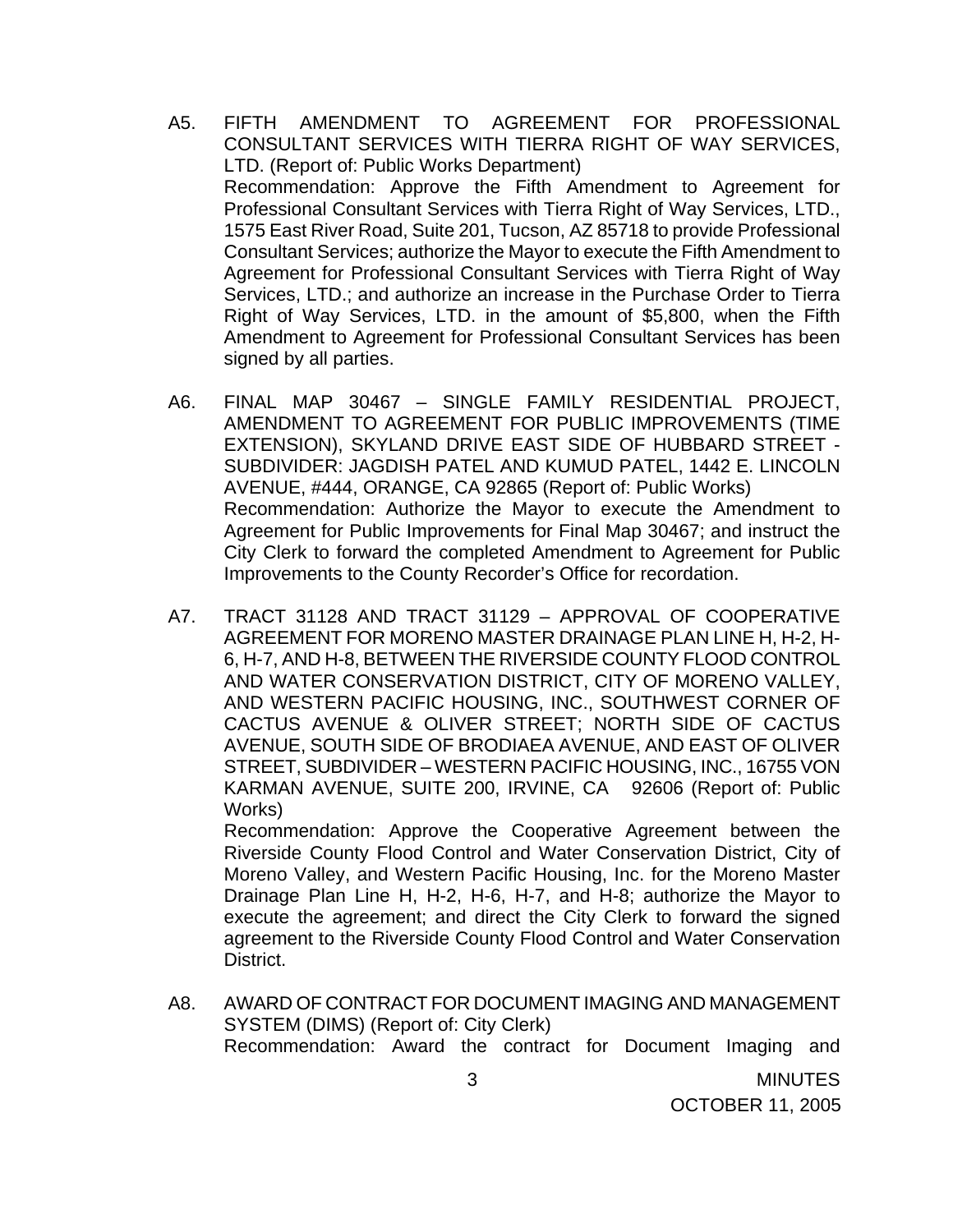Management System (DIMS) to AlphaCorp, 3676 West California Avenue, Unit B100, Salt Lake City, Utah 84104, in the amount of \$112,997; authorize the Mayor to execute a Contract Agreement with AlphaCorp; and authorize the Finance Director to issue a purchase order upon execution of the contract to the above-referenced contractor not to exceed the amount of \$112,997. Funds were previously approved by the City Council during the FY 02/03 budget process, have been included in the annual capital projects budget rollover process, and are currently available in Account 13110.6360.361.

A9. ORDINANCE NO. 694 - ORDINANCE AMENDING CHAPTERS 1.10, 2.21, 2.29, 6.02, 6.04, 8.14, 8.60, 9.01, 9.02, 9.03, 9.07, 9.08, 9.09, 9.11, 9.12, 9.13, 9.14, 9.15, 9.16, 9.17, 10.02, AND 11.06 OF THE CITY OF MORENO VALLEY MUNICIPAL CODE REGARDING MODIFICATIONS TO THE TITLE OF THE COMMUNITY & ECONOMIC DEVELOPMENT DEPARTMENT AND DIRECTOR (RECEIVED FIRST READING AND INTRODUCTION SEPTEMBER 27, 2005 ON A 5-0 VOTE) (Report of: City Clerk) Recommendation: Adopt Ordinance No. 694.

#### Ordinance No. 694

An Ordinance of the City Council of the City of Moreno Valley, California, Amending Chapters 1.10, 2.21, 2.29, 6.02, 6.04, 8.14, 8.60, 9.01, 9.02, 9.03, 9.07, 9.08, 9.09, 9.11, 9.12, 9.13, 9.14, 9.15, 9.16, 9.17, 10.02, and 11.06 of the City of Moreno Valley Municipal Code Regarding Modifications to the Title of the Community & Economic Development Department and Director

### **B. CONSENT CALENDAR** - **COMMUNITY SERVICES DISTRICT**

- B1. ORDINANCES FIRST READING BY TITLE ONLY Waived reading of all Ordinance Introductions and read by title only.
- B2. MINUTES REGULAR MEETING OF SEPTEMBER 27, 2005 (Report of: City Clerk's Department) Recommendation: Approve as submitted.
- B3. FINAL MAP 31269-1--APPROVAL OF MAINTENANCE AGREEMENT BY AND BETWEEN MORENO VALLEY COMMUNITY SERVICES DISTRICT AND HERITAGE RANCH AT MORENO VALLEY HOMEOWNERS ASSOCIATION (Report of: Public Works Department) Recommendation: Approve the Maintenance Agreement by and between the CSD and Heritage Ranch at Moreno Valley Homeowners Association; authorize the Mayor in his capacity as President of the CSD to execute the Maintenance Agreement; authorize the City Attorney to act on behalf of the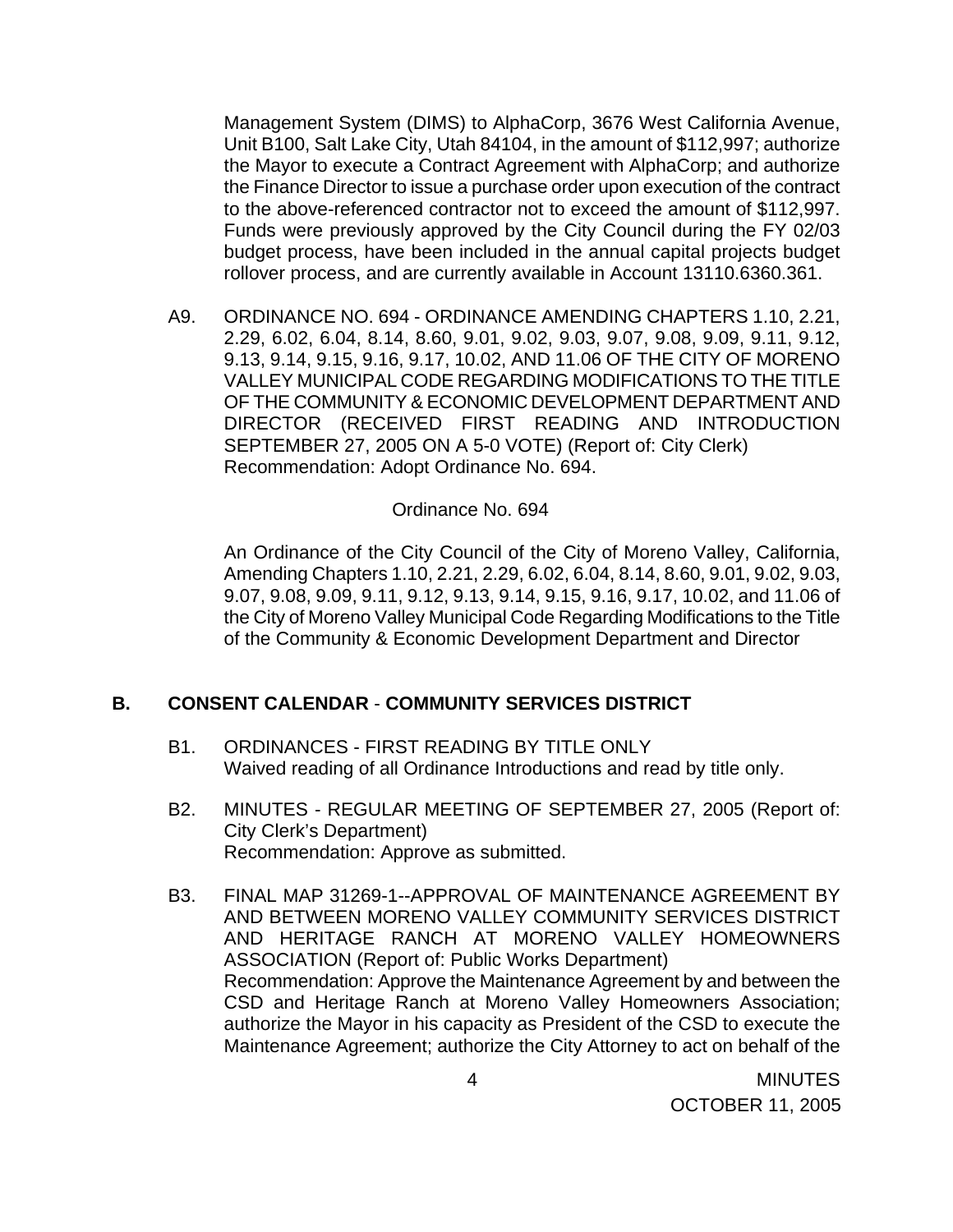CSD to work with Heritage Ranch at Moreno Valley Homeowners Association to draft modifications or amendments to the Maintenance Agreement as necessary from time to time to clarify the intent and effectuate the provisions of said Agreement; authorize the City Treasurer to invest the required Trust Funds pursuant to the Paragraph 7 of the Maintenance Agreement; authorize the City Manager to act on behalf of the CSD to execute modifications or amendments to the Maintenance Agreement as prepared by the City Attorney; and authorize the City Clerk to transmit the executed Maintenance Agreement to the Office of the Recorder for the County of Riverside for recordation.

### **C. CONSENT CALENDAR** - **COMMUNITY REDEVELOPMENT AGENCY**

- C1. ORDINANCES FIRST READING BY TITLE ONLY Waived reading of all Ordinance Introductions and read by title only.
- C2. MINUTES REGULAR MEETING OF SEPTEMBER 27, 2005 (Report of: City Clerk's Department) Recommendation: Approve as submitted.

## **D. CONSENT CALENDAR** - **BOARD OF LIBRARY TRUSTEES**

- D1. ORDINANCES FIRST READING BY TITLE ONLY Waived reading of all Ordinance Introductions and read by title on
- D2. MINUTES REGULAR MEETING OF SEPTEMBER 27, 2005 (Report of: City Clerk's Department) Recommendation: Approve as submitted.

### **Joint Consent Calendar Items A2 – D2 approved by a 4-0-1 vote. m/White, s/West, Batey absent.**

### **E. PUBLIC HEARINGS**

E1. PUBLIC HEARING REGARDING MAIL BALLOT PROCEEDINGS FOR PROJECTS\*: TENTATIVE TRACT 31257 – BALLOTED ITEMS: CSD ZONE B, CSD ZONE D, NPDES; TENTATIVE TRACT 31591 – BALLOTED ITEMS: CSD ZONE B, CSD ZONE D, NPDES; TENTATIVE TRACTS 32834 & 32836 – BALLOTED ITEMS: CSD ZONE B, CSD ZONE E-12, NPDES; TENTATIVE TRACT 32835 – BALLOTED ITEM: NPDES; APN 477-780-005 (EL POLLO LOCO RESTAURANT) – BALLOTED ITEM: NPDES; APNS 297-140-029 -

 5 MINUTES OCTOBER 11, 2005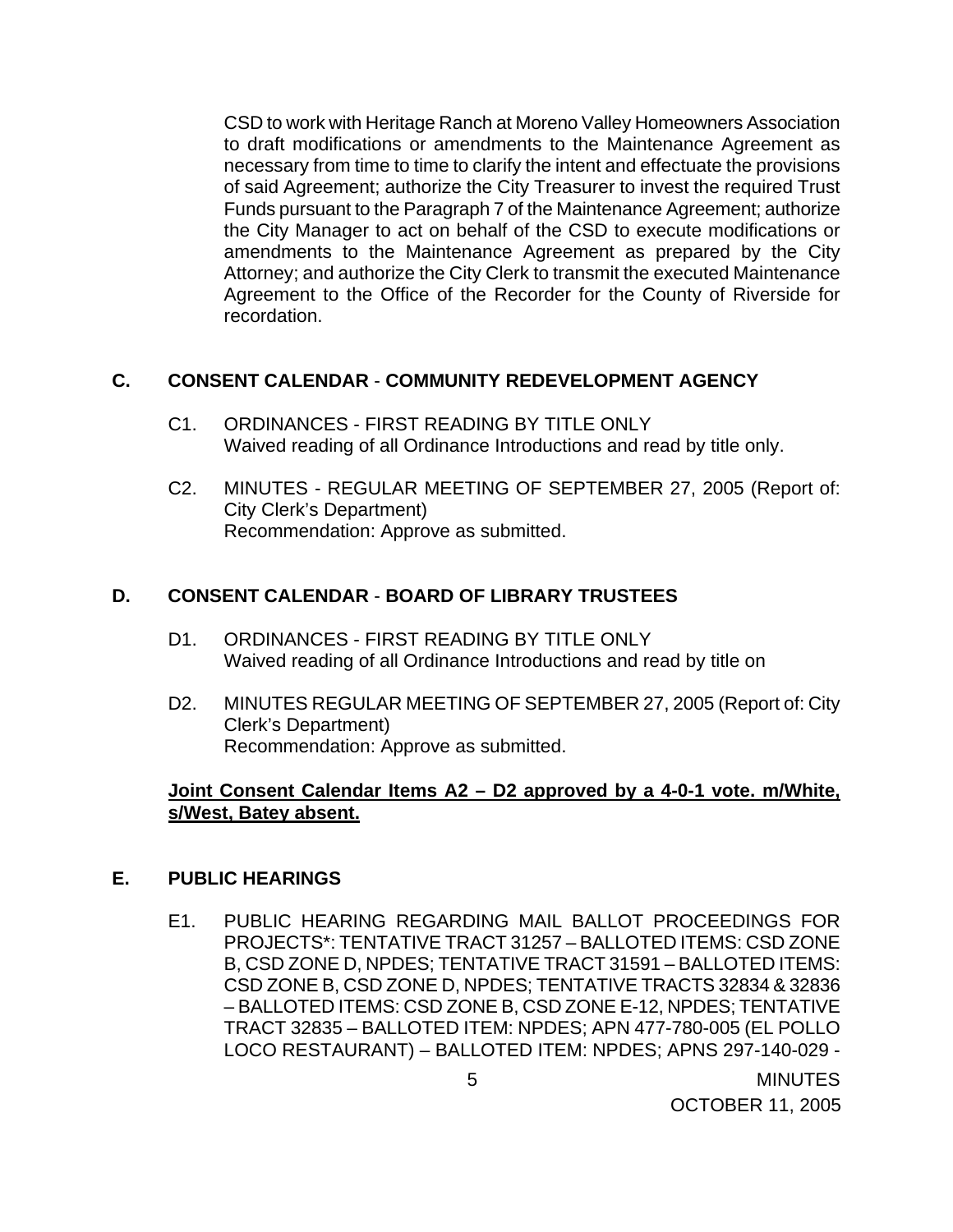297-140-032 (MORENO VALLEY HEALTH, LLC) - BALLOTED ITEM: CSD ZONE M; APNS 297-140-029 - 297-140-036 (MORENO VALLEY HEALTH, LLC) – BALLOTED ITEM: NPDES (\*LOCATIONS OF THE PROJECTS ARE LISTED IN THE BODY OF THE STAFF REPORT) (Report of: Public Works Department)

 Recommendation: That the City Council and the Board of Directors of the Moreno Valley Community Services District (CSD), after conducting the public hearing:

 Mayor Stewart opened the public testimony portion of the public hearing; there being none, public testimony was closed.

 1. Tabulate the mail ballots for each described service, for Tentative Tracts 31257, 31591, 32834, 32835 and 32836 (and all their affected phases), APN 477-780-005 (and any division thereof)-El Pollo Loco Restaurant and APNs 297-140-029, 297-140-030, 297-140-031, 297- 140-032, 297-140-033, 297-140-034, 297-140-035 and 297-140-036 (and any division thereof)-Moreno Valley Health, LLC;

### **Directed the City Clerk to tabulate the ballots. Motion carried 4-0-1. m/Flickinger, s/White, Batey absent.**

The City Clerk announced the results as follows:

 Tract 32834 – "Yes" Tract 32825 – "Yes" Tract 32826 – "Yes"

 Tract 31257 - Incomplete Tract 31591 - Incomplete

## **Tracts 31257 & 31591 continued to a future Council Meeting to allow reballoting. Approved by a 4-0-1 vote. m/Flickinger, s/White, Batey absent.**

 2. Verify and accept the results of the mail ballot proceedings as identified on the Official Tally Sheet and Assessor Parcel Number (APN) listing;

### **Approved by a 4-0-1 vote. m/White, s/Flickinger, Batey absent.**

 3. Receive and file with the City Clerk's Office the accepted Official Tally Sheet and APN listing; and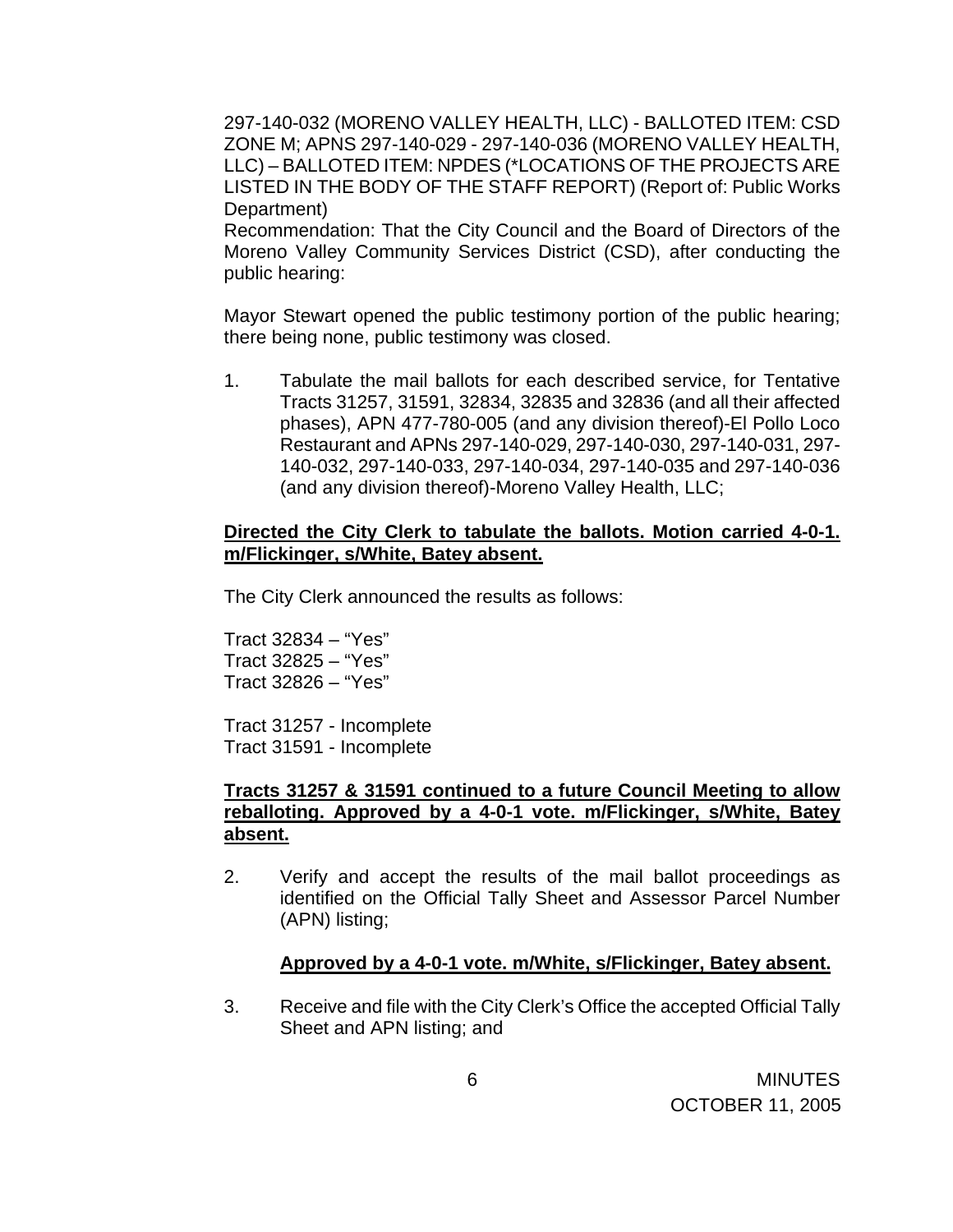4. If approved, authorize and impose the applicable CSD Zones B, D, E-12 and M charges and the NPDES maximum regulatory rate to the projects participating in each identified program.

## **Approved by a 4-0-1 vote. m/White, s/Flickinger, Batey absent.**

- E2. APPEAL OF PLANNING COMMISSION APPROVAL OF MULTI-FAMILY PROJECT (PA05-0074) (Report of: Community Development Department) Recommendation: That the City Council deny the appeal and take the following actions:
	- 1) Adopt a Negative Declaration for PA05-0074, in that the project will not have the potential for a significant impact on the environment; and
	- 2) Approve Plot Plan PA05-0074, based on the Findings contained in the Planning Commission Resolution 2005-45, and the Conditions of Approval as modified by Planning Commission at their August 11, 2005 meeting.

## **Continued to October 25, 2005 by a unanimous vote. m/Flickinger, s/West, Batey absent.**

E3. PUBLIC HEARING AND INTRODUCTION OF ORDINANCE TO REPEAL AND REENACT CHAPTERS 3.38 AND 3.42 OF THE CITY OF MORENO VALLEY MUNICIPAL CODE RELATING TO DEVELOPMENT IMPACT FEES FOR RESIDENTIAL AND COMMERCIAL AND INDUSTRIAL DEVELOPMENT(CONTINUED FROM 9/27/05) (Report of: Finance Department)

Recommendation: That the City Council:

1. Conduct Public Hearing on Ordinance No. 695 amending Title 3 of the City of Moreno Valley Municipal Code by repealing and reenacting Chapters 3.38 and 3.42 relating to development impact fees for residential and commercial and industrial development;

 Mayor Stewart opened the public testimony portion of the public hearing. Public testimony was received from: David Taussig (representing BIA); Steve Runk (representing BIA); Borre Winckel (representing BIA); Tom Jerele; and Vache Hanessian (representing Komar Investments)

2. Introduce Ordinance No. 695; and Ordinance No. 695

An Ordinance of the City Council of the City of Moreno Valley,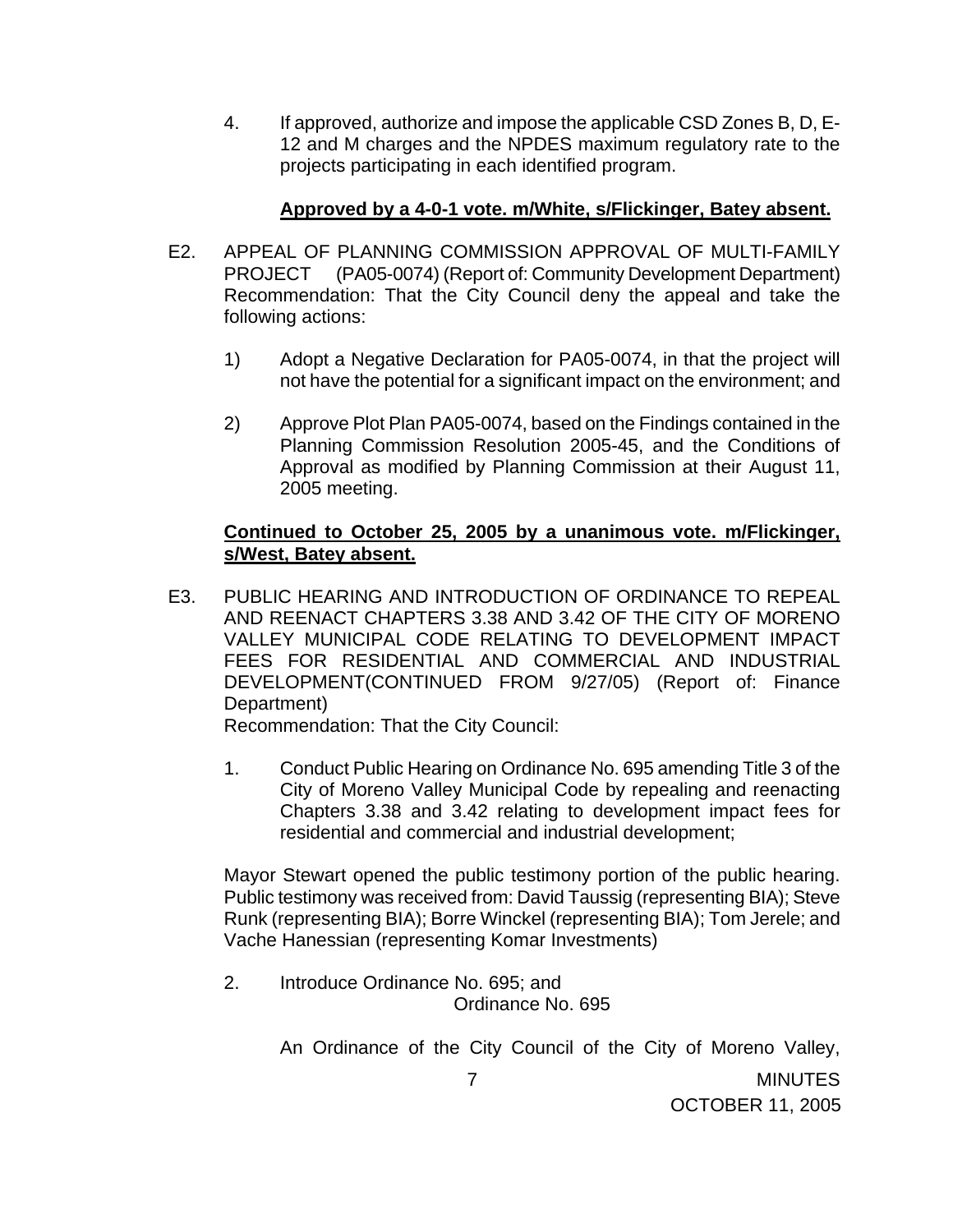California, Amending Title 3 of the City of Moreno Valley Municipal Code by Repealing and Reenacting Chapters 3.38 and 3.42 Relating to Development Impact Fees for Residential and Commercial and Industrial Development

**Approved by a 4-0-1 vote to introduce Ordinance No. 695, as amended to remove Section 3.38.080 - Park Land Residential Development Impact Fees (Quimby Fees) in its entirety and renumber the sections following in the Ordinance. m/White, s/Flickinger, Batey absent.**

3. Accept the Development Impact Fee Update Study Report (Final Draft Dated October 4, 2005) as submitted by Colgan Consulting.

# **Approved by a 4-0-1 vote. m/White, s/Flickinger, Batey absent.**

## **RECESS; RECONVENE**

# **F. ITEMS REMOVED FROM CONSENT CALENDARS FOR DISCUSSION OR SEPARATE ACTION - NONE**

PUBLIC COMMENTS **ON ANY SUBJECT NOT ON THE AGENDA** UNDER THE JURISDICTION OF THE CITY COUNCIL ARE AS FOLLOWS:

### Daryl Terrell

1) Library situation

### Tom Jerele, Sr.

- 1) New businesses coming to Moreno Valley
- 2) Proposition 76

# **G. REPORTS**

G1. CITY COUNCIL REPORTS ON REGIONAL ACTIVITIES

Report on March Joint Powers Authority by Mayor Stewart

 Mayor Stewart opened the agenda item for public comments; there being none, public comments were closed.

G2. APPOINTMENT TO THE ECOLOGICAL PROTECTION BOARD (Report of: City Clerk)

> 8 MINUTES OCTOBER 11, 2005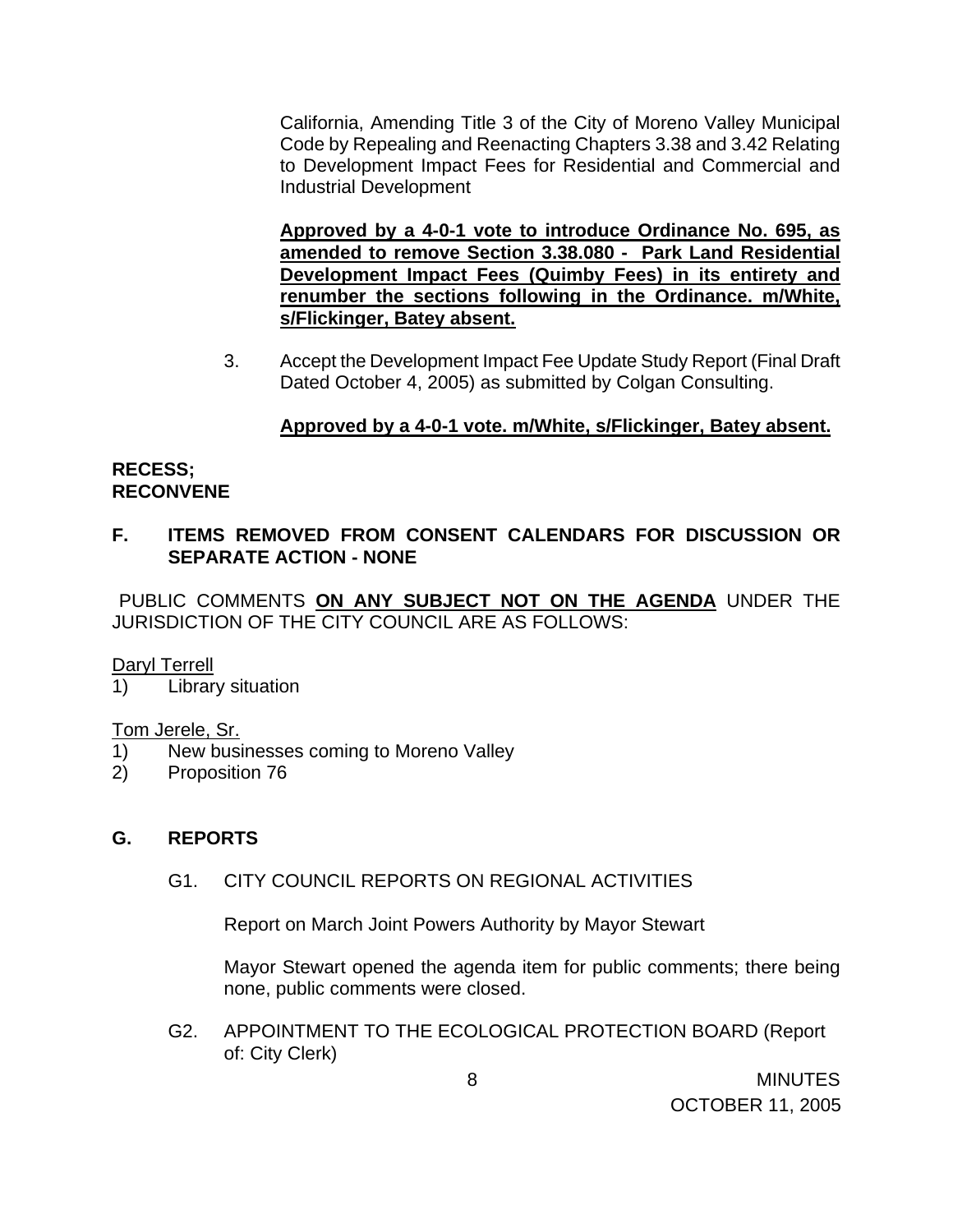Recommendation: That the City Council, after reviewing the ballot provided by the City Clerk:

The City Clerk announced there is one opening on the Cultural Preservation Board with a term expiring June 30, 2008, and there is one opening on the Senior Citizen Board with a term expiring June 30, 2007. Invited any interested citizens to apply.

 Mayor Stewart opened the agenda item for public comments; there being none, public comments were closed.

1. Appoint Shelly J. Simpson to the Ecological Protection Board for a term expiring June 30, 2006; or

### **Approved by a 4-0-1 vote. m/Flickinger, s/West, Batey absent.**

- 2. If appointment is not made, declare the position vacant and authorize the City Clerk to re-notice the position as vacant.
- G3. LEGISLATIVE UPDATE AND NOVEMBER SPECIAL STATEWIDE ELECTION: A SUMMARY OF THE BALLOT MEASURES (Report of: (Interim Assistant City Manager) Recommendation: That the City Council receive and file the informational report on ballot measures and the 2005 Legislative Update.

 Mayor Stewart opened the agenda item for public comments; there being none, public comments were closed.

G4. CITY MANAGER'S REPORT (Informational Oral Presentation – not for Council action) - NONE

### **H. LEGISLATIVE ACTIONS**

ORDINANCES - 1ST READING AND INTRODUCTION - NONE

ORDINANCES - 2ND READING AND ADOPTION - NONE

ORDINANCES - URGENCY ORDINANCES – NONE RESOLUTIONS – NONE

## **CLOSING COMMENTS AND/OR REPORTS OF THE CITY COUNCIL, COMMUNITY SERVICES DISTRICT, OR COMMUNITY REDEVELOPMENT AGENCY**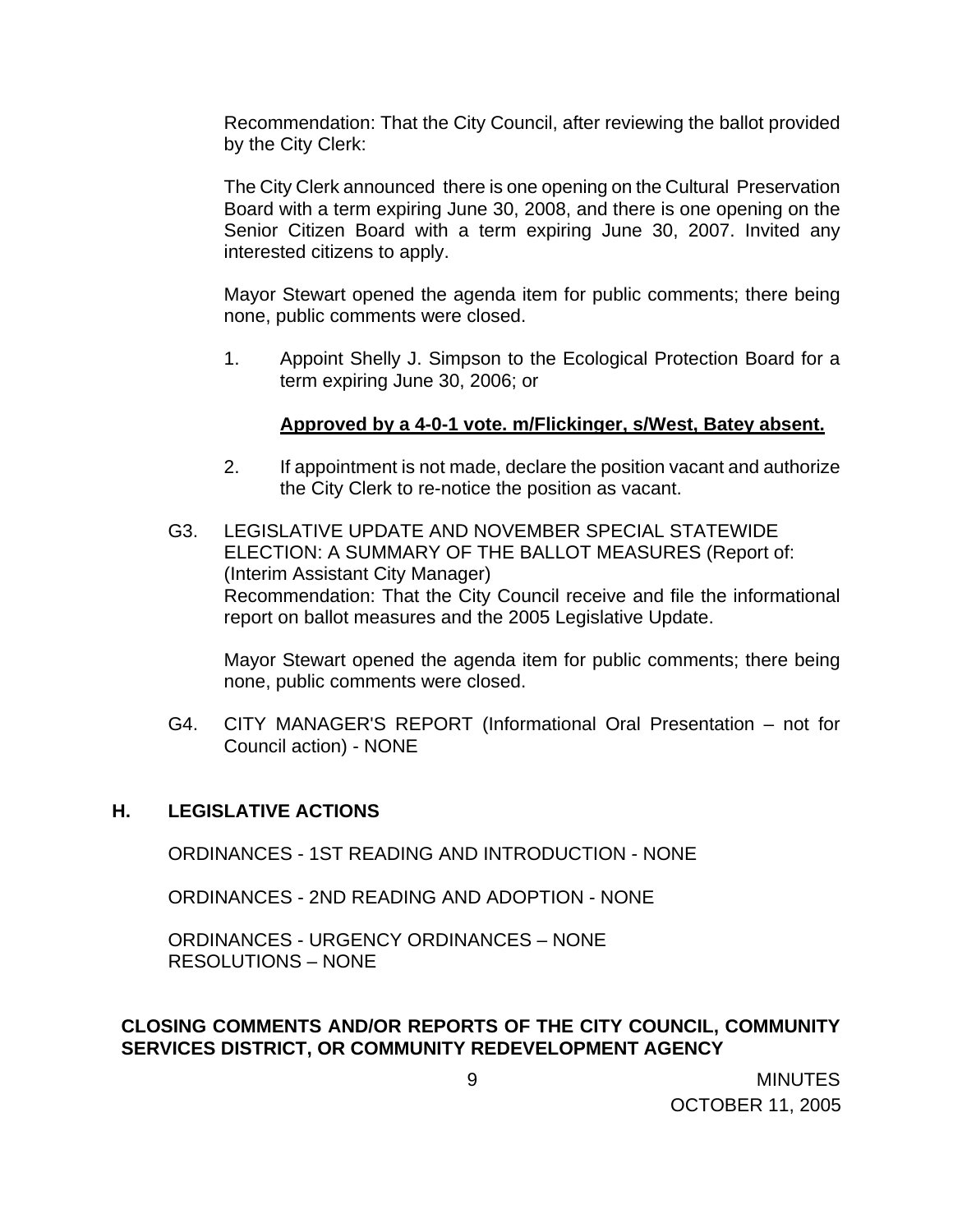## Mayor Pro Tem Flickinger

- 1) Announced the Census Bureau will be conducting the "American Community Survey" every month which will alleviate the need for the long form of the Census – this survey may not be funded by Congress – will keep the public updated
- 2) Stated the manufacturer of the "pocket bikes" will be required per Assembly Bill 1051 to label the bikes as to where they can be ridden – this will be effective 1/1/06
- 3) Household Hazardous Waste Collection will be held at the City Yard on Friday, October 14 and Saturday, October 15 from 9am – 1pm

## Council Member White

- 1) Feels it is best to have the Census long forms
- 2)  $21<sup>st</sup>$  Birthday celebration coming up

## Mayor Stewart

1) Attended the League of California Cities Conference in San Francisco – great conference – many interesting items at the Expo – very informative – attended very interesting seminar on disaster planning

Council Member Batey - Absent

Council Member West – No comments

# **CLOSED SESSION**

# **REPORT OF ACTION FROM CLOSED SESSION, IF ANY, BY CITY ATTORNEY - NONE**

# **ADJOURNMENT**

There being no further business to conduct, the meeting was adjourned at 9:35 p.m. by unanimous informal consent.

Submitted by:

Alice Reed, City Clerk

\_\_\_\_\_\_\_\_\_\_\_\_\_\_\_\_\_\_\_\_\_\_\_\_\_\_\_\_\_\_\_\_\_\_